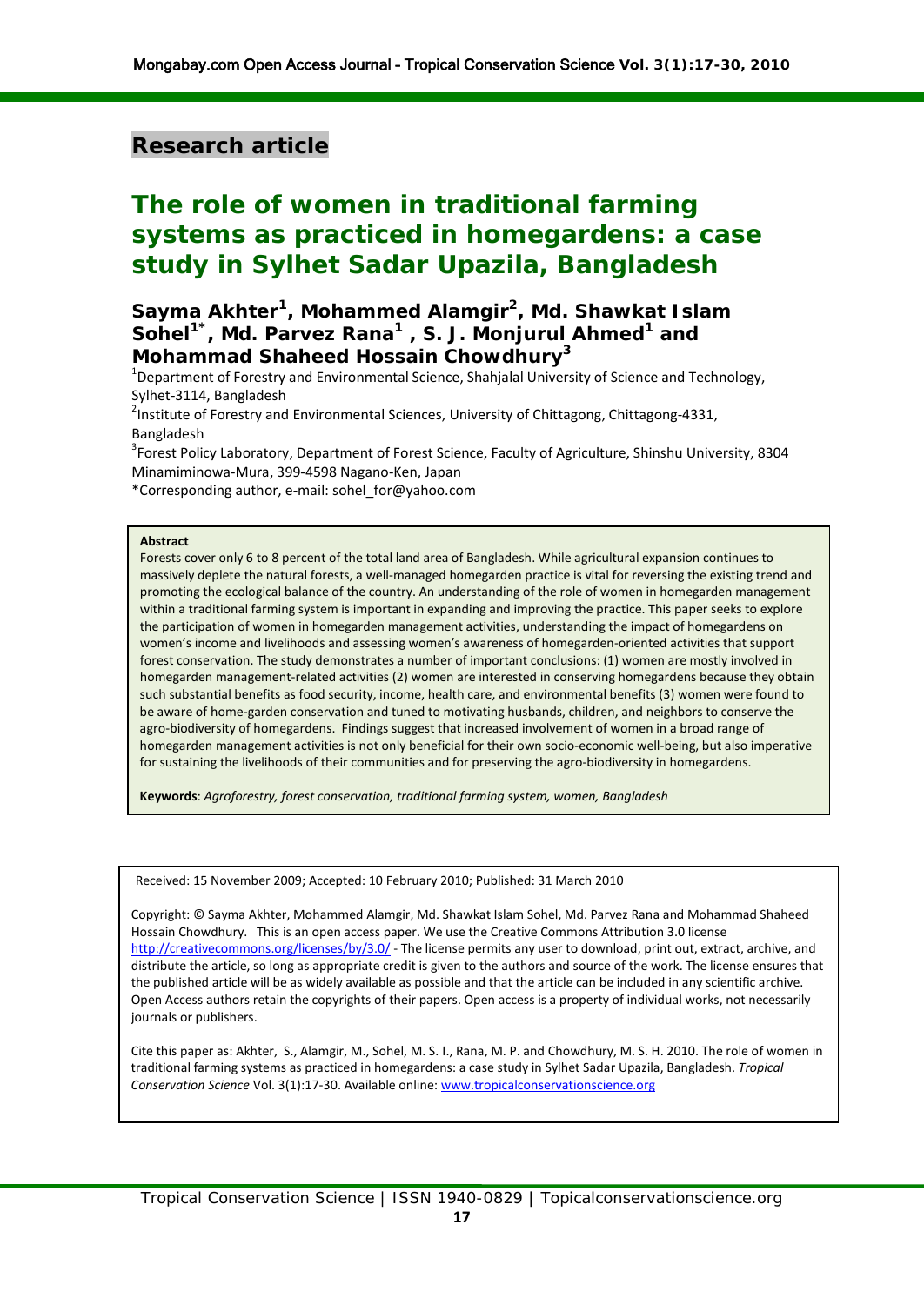#### **Introduction**

Home-gardens are increasingly recognized as ecosystems for *in situ* conservation of agrobiodiversity. In Bangladesh where natural forest cover is less than 10 percent, homegardens, which are maintained by at least 20 million households, represent one possible strategy for biodiversity conservation [1]. The conservation of cultivated plants in homegardens not only preserves a vital resource for humankind but also provides significant economic and nutritional benefits for the rural poor [2]. Homegardens are a common feature in rural Bangladesh where they cover about 0.27 million ha [3]. The importance of homegardens in Bangladesh is enormous in the wood sector, and this is recognized in all quarters [3]. Bangladesh is now almost devoid of forested land, except in a few selected areas of the country. The area under forest is 2.53 million ha (17.5% of the country's total area). About 1.53 million ha of forests are designated as government forest land but in reality only 6% to 8% of the total land area of Bangladesh merits the term "forested" [4]. Because of the small area and rapid destruction of forests [5], it is difficult to meet the country's huge demand for timber, fuel, food, and fodder [5]. In such a situation, homegardens play a vital role in providing firewood, fodder, medicine, fruit, and timber. It is estimated that about 70% of timber, 90% of fuelwood, 48% of sawn and veneer logs, and almost 90% of bamboo requirements are met from homegardens [6], which consequently play an important role in the economic life of the country [7]. Despite their importance in local farming systems, homegardens are often overlooked by scientists and development agents because of their small size, apparent insignificance, and unclear perception by many people as individual household subsistence mechanisms [8]. In Bangladesh, there are few programs specifically targeted to improve the overall productivity of homegardens [9].

Despite recommendations by researchers, decision-makers have considered homegardens as a low-priority activity. For example, the first forest policy of British India, adopted in 1894, did not mention homegarden management. A similar attitude of indifference was observed in the subsequent forest policies of 1955 and 1962 during the Pakistan regime and in the first national forest policy of Bangladesh, enacted in 1979 [10]. However, the latest national forest policy adopted in 1994 emphasized the encouragement of homegardens through provision of technical assistance, and pledged to promote development of labor-intensive forest-based cottage industries in rural areas [10]. The national agricultural policy also gave emphasis on homegardening practice [11].

Homegardens offer a practical response to the following challenges: massive degradation and depletion of forest resources; the rural energy crisis; optimum utilization of already scarce land and environmental improvement and landscape enhancement. Thus, the development and encouragement of homegardens should be one aim of the general policy with regard to natural resource conservation and management [6]. Despite the ubiquity of homegardens in Bangladesh, published research on them is relatively new and has focused on their roles in social forestry, preservation of biotic diversity, and gendered management [12].

Besides their obvious importance in farmers' livelihoods, common sense observation of homegardens also reveals that women play a key role in their management. In this context, it appears important to assess the role of women in homegarden management in rural households to formulate appropriate policy instruments for sustainable management of homegardens. The present study seeks to address this lacuna. We analyzed the different dimensions of the role of women in homegardens, such as the participation of women in management activities, understanding the impact of homegardens on women's income and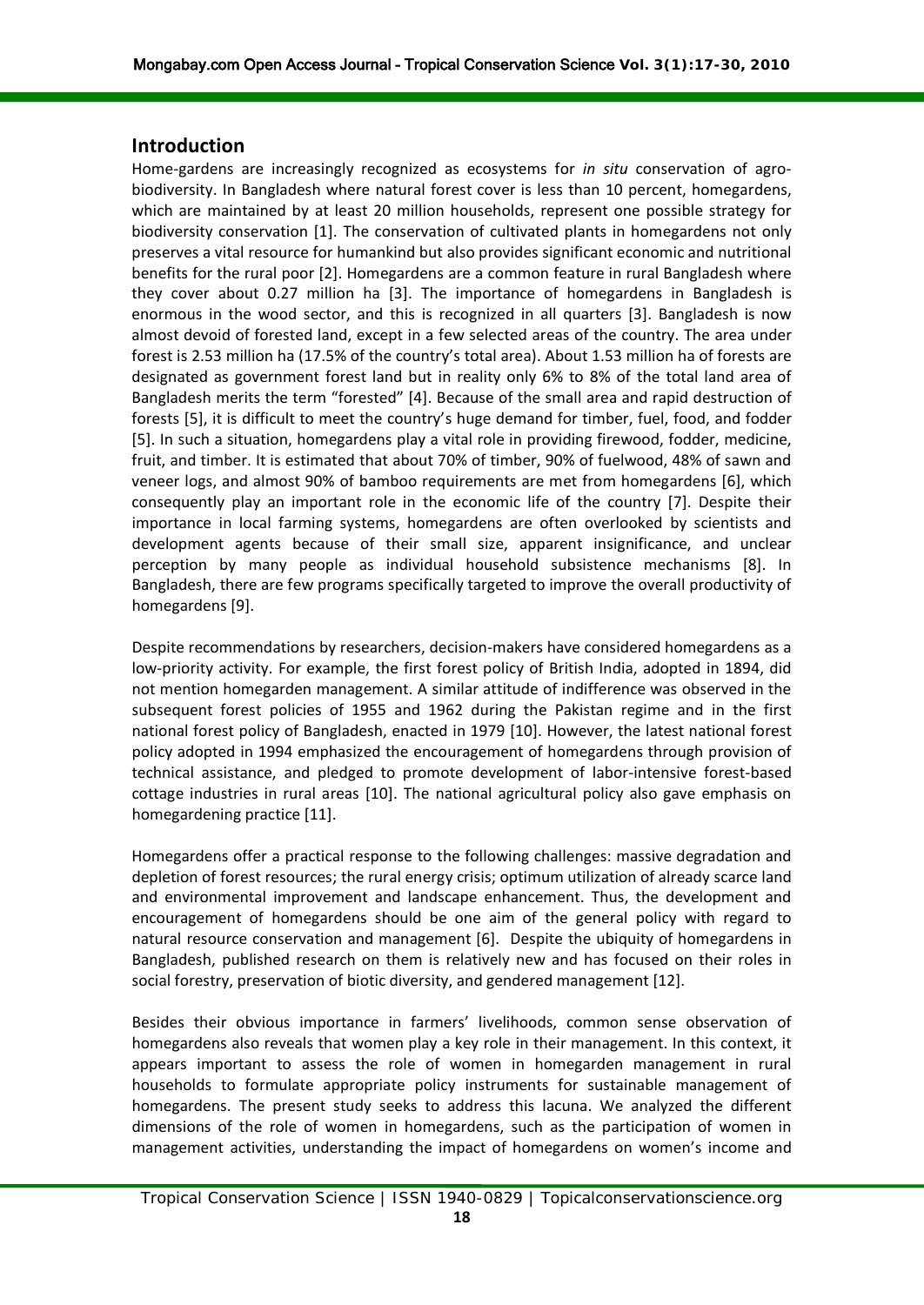livelihoods, and women's awareness of homegarden-oriented activities that support forest conservation.

# **Methods**

#### *Study area*

Sylhet Sadar, the most populous upazila (sub-district) of Sylhet district, occupies an area of 517.43  $km^2$ , with 19.22 $km^2$  of government forest area (Fig. 1). Mean annual minimum and maximum temperature are 17.6°C and 33.0°C, respectively. Total population is 554,412 (1071 person km<sup>-2</sup>), women being 263,271 (47.5%) of this. The literacy rate is 50% for men and 37.6% for women. Average homestead area is 0.03ha [13].



### *Sampling design*

A two-stage sampling design was employed; four villages, viz. Shekh Para, Tilagar, Akhaliaghat, Dolia (primary units; PUs), were selected from 689 villages in the first stage (Table 1). During a reconnaissance survey it was found that some households are not engaged in any management/cultural operations in their homegardens because they are not dependent on these for their livelihoods. Other households are more or less engaged with homegardens. From each village, 20 households (secondary units; SUs) were selected from those engaged with homegardens. Village size ranged from 108 to 141 households; therefore, we sampled 14% to 18% of households in each village (Table 1). With a checklist and a draft questionnaire, a pilot survey was conducted in the four selected villages in October 2008. Based on the information [14] from the pilot study, a semi-structured questionnaire for the field survey was finalized. Primary information was collected between October and December 2008. The final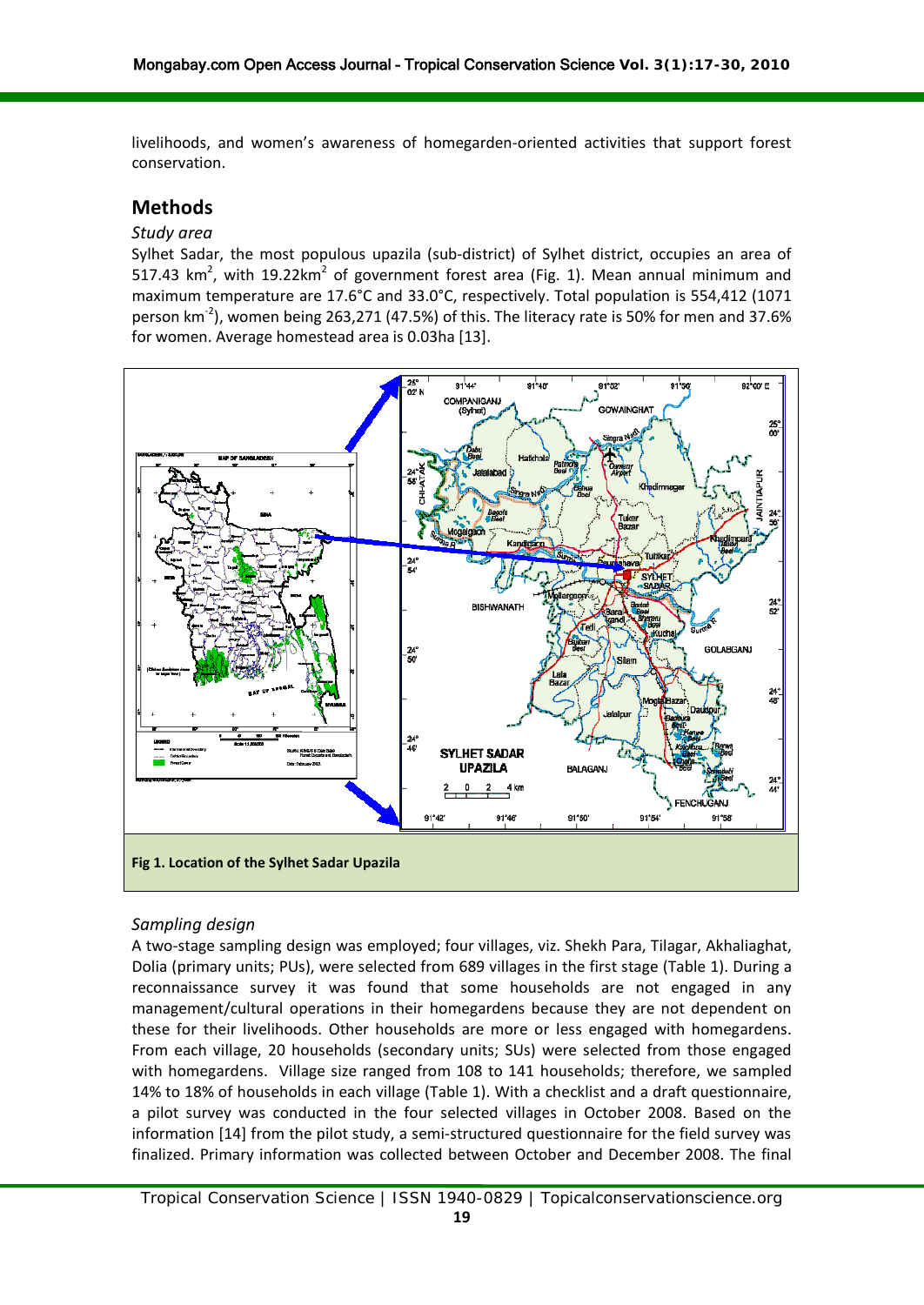survey and four focus group discussions were completed with the participation and informed consent of female members of the households. Responses to open questions were collected on a variety of demographic and socio-economic indicators: household composition, age, education, primary and secondary occupations, interactions with the homegarden, awareness of the benefits obtained from homegardens, roles of women in homegarden conservation and the expected benefits and training from government and non-governmental organizations. On each topic, the respondents were free to express their views.

| <b>Items</b>                 | <b>PSU1</b><br>(Shekh Para) | <b>PSU2</b><br>(Tilagar) | <b>PSU3</b><br>(Akhaliaghat) | PSU <sub>4</sub><br>(Dolia)    |
|------------------------------|-----------------------------|--------------------------|------------------------------|--------------------------------|
|                              |                             |                          |                              |                                |
| Location                     | Tuker Bazar                 | Tultikar Union           | Tuker Bazar                  | Khadimnagar                    |
|                              | Union                       |                          | Union                        | union                          |
| No. of households            | 141.00                      | 108.00                   | 109.00                       | 120.00                         |
| Household size               | 7.06                        | 4.97                     | 7.57                         | 7.10                           |
| Average homegarden           | 0.09                        | 0.06                     | 0.13                         | 0.15                           |
| size (ha)                    |                             |                          |                              |                                |
| Population                   | 996.00                      | 537.00                   | 825.00                       | 852.00                         |
| Literacy level $(\% )$       | 21.60                       | 71.90                    | 47.80                        | 31.33                          |
| No. of households<br>sampled | 20.00                       | 20.00                    | 20.00                        | 20.00                          |
| Major forest products        | Fruit, fuelwood,            | Fruit, fuelwood,         | Fruit,                       | Fruit,                         |
|                              | timber, bamboo              | timber, bamboo           | fuelwood,<br>timber, bamboo  | fuelwood,<br>timber,<br>bamboo |

#### **Table 1. Information about different parameters of the sample villages**

### **Results**

### *Women at home and at work*

We identified literacy levels of the respondents from the village. Among the 80 women interviewed, 41% were illiterate, 47% were educated at the Grade/Class 5 level or below, 6 percent were educated up to Grade/Class 7, 4 percent attended school through Grade/Class 10 and 2 percent were educated at the higher secondary level. Most of the women (about 75%) were engaged only in household activities. Approximately 25% of the women were engaged in both household maintenance and income-generating activities (i.e., poultry rearing, vegetable cultivation, sewing, fruit species cultivation). According to the respondents, agriculture was the main source of income for most households, while day labor (both agricultural and nonagricultural wage work, e.g., in sawmills) was the next most important source of primary income. Secondary sources of household income included agriculture, poultry rearing and trade (Table 2).

The study further revealed that only 21 women out of the 80 interviewed earned some money through wages, while the rest of the women did not earn money independently of their husbands and families. Among those women who did earn money, the majority of them earned it from vegetable cultivation (38%), poultry rearing (24%), fruit species cultivation (19%), small business (10%), and cattle rearing (10%).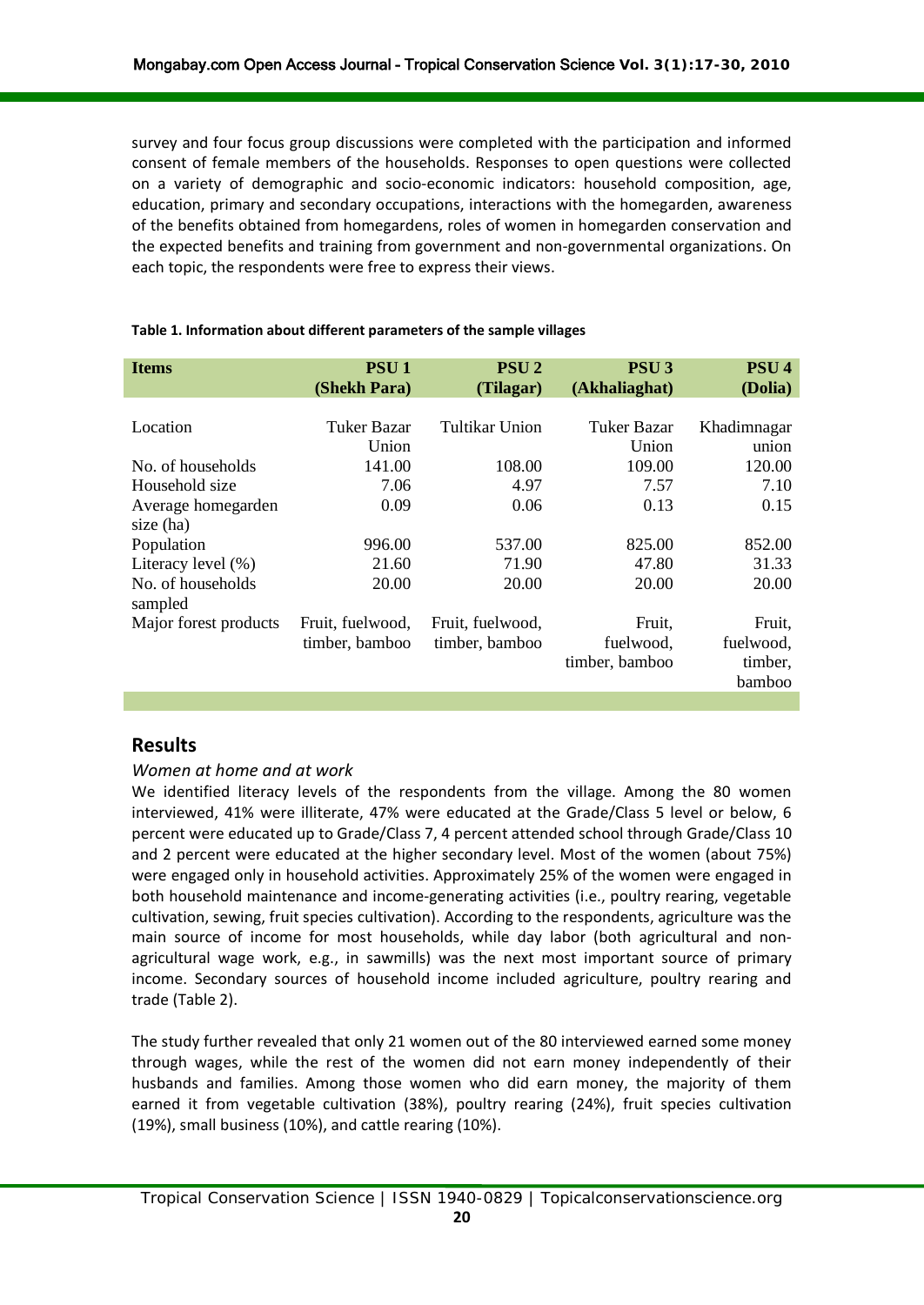|                             | <b>Primary Income Sources</b>  |                             | <b>Secondary income sources</b> |                             |
|-----------------------------|--------------------------------|-----------------------------|---------------------------------|-----------------------------|
| <b>Source</b>               | <b>Number of</b><br>households | Percentage of<br>households | <b>Number of</b><br>households  | Percentage of<br>households |
| Subsistence<br>agriculture  | 38.00                          | 47.00                       | 23.00                           | 29.00                       |
| Wage labor                  | 19.00                          | 24.00                       | 5.00                            | 6.00                        |
| Agriculture and<br>labor*   | 13.00                          | 16.00                       |                                 |                             |
| Vegetable<br>cultivation    |                                |                             | 11.00                           | 14.00                       |
| Poultry rearing             |                                |                             | 16.00                           | 20.00                       |
| Cattle rearing              |                                |                             | 5.00                            | 6.00                        |
| Service                     | 10.00                          | 13.00                       | $\overline{\phantom{a}}$        | $\overline{\phantom{a}}$    |
| Business and<br>small trade | -                              | -                           | 15.00                           | 19.00                       |
| Timber collection           |                                |                             | 5.00                            | 6.00                        |
| Totals                      | 80                             | 100                         | 80                              | 100                         |
|                             |                                |                             |                                 |                             |

**Table 2. Primary and secondary sources of income for respondents' households**

\*Note: "Agriculture and Labor" indicates that the household splits its time evenly between agricultural and non-agricultural work on an annual basis.

#### *Women in the homegarden*

When we asked the women about the roles of men and women in plantation activities in the homegarden, they responded that both men and women play a significant role in plantation activities. It was found that labor-intensive activities like digging holes (55%), pruning (53%), and planting species (52%) were done by men, while watering (65%), fertilizing (52%), weeding (56%), and fencing (53%) were mainly done by women. Women spend most of their time in pre-harvesting activity. The average time they spend in the homegarden is  $6^{\circ}8$  hour/week while men spend four to five hours a week.

It is observed that a majority (57%) of the women are involved in dead-branch collection and most men are involved in collection of fallen (52%) and standing (58%) trees. As illustrated in Appendix 1, women are heavily involved in all aspects of homestead production, from the selection of land to decisions regarding which crops to grow and to harvest. Traditionally, chili pepper was planted for commercial sale and other crops were grown for home consumption. Women also cultivate horticultural crops for commercial purposes in their homegardens. Seed selection is performed by women. Appendix 2 illustrates seed selection, storage techniques, and pest control techniques used by women in the study area. Families exchange seeds among themselves, usually at the time of fruit selection. Pests, low productivity, and poor fertility of seeds are common problems expressed by the women. Women believe that the remaining ash from different kinds of fuel like fuel wood and cow dung is sufficient for the growth of new crops. Mulching is carried out by women and men, using coconut, banana, and papaya leaves. Men are responsible for the construction of small covered enclosures to protect chili pepper plants. Women have responsibility for the maintenance of the chili pepper crop within these enclosures. Women also have responsibility for pest control and use a simple indigenous remedy: application of ashes to plants infected by pests. Most of the harvesting is carried out by women. Fruits, tubers, timber, fuelwood, vegetables, and spices are harvested as needed.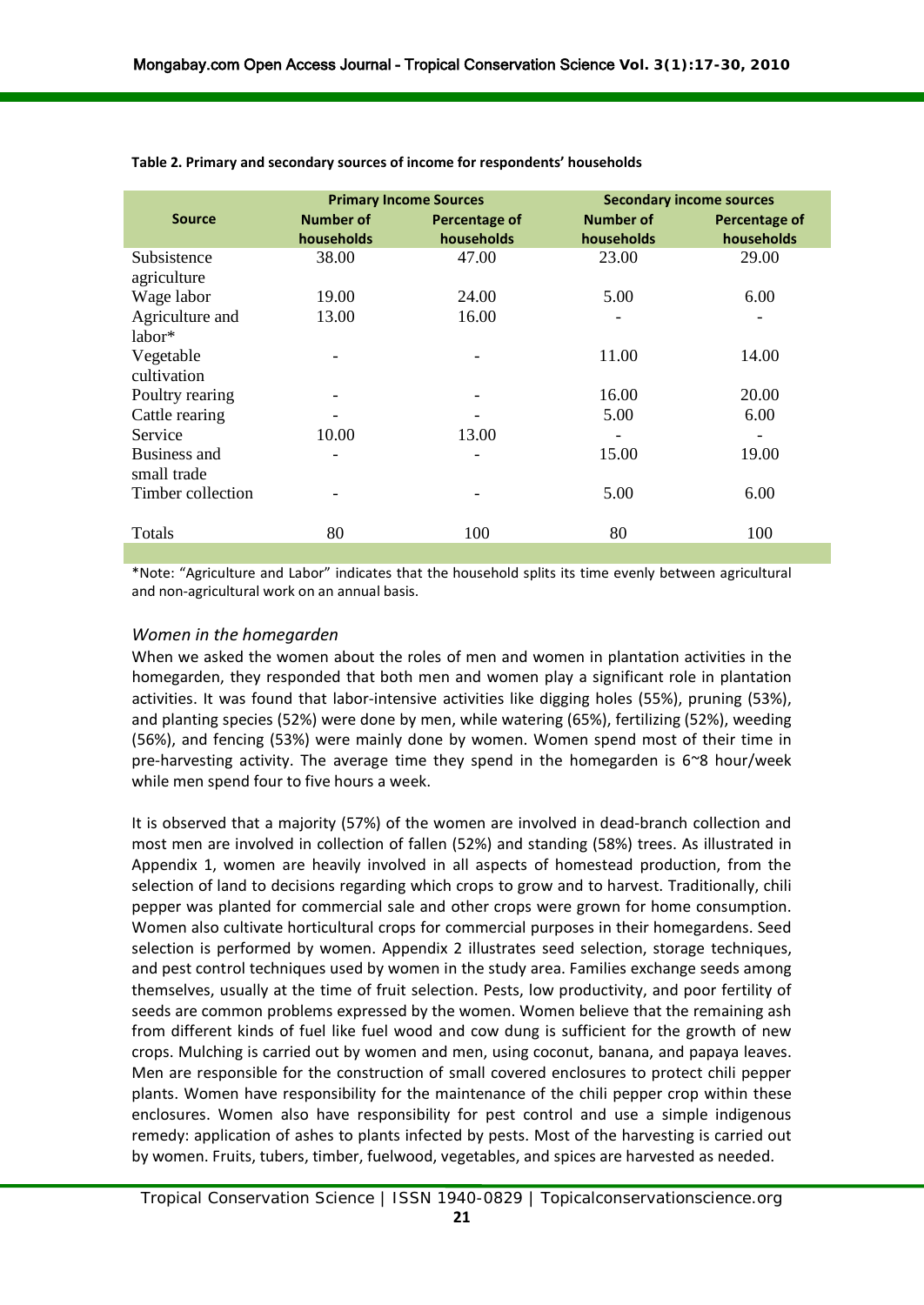The study revealed that 52% of the women participate in decision-making in selecting species for homegardens. They mainly prefer timber species, fruit-bearing species, and vegetables. They also grow medicinal plants in their homegardens. They use these plants for treating dysentery, cough, fever, and other diseases (Table 3).

| <b>Vernacular</b><br>name | Scientific name          | <b>Parts used</b> | <b>Name of diseases</b>                        |
|---------------------------|--------------------------|-------------------|------------------------------------------------|
| Amloki                    | Emblica officinalis      | Fruits            | Blood dysentery, vomiting, loss of<br>appetite |
| Arjun                     | Terminalia arjuna        | <b>Bark</b>       | Burning, dysentery, hypertension               |
| <b>Bashok</b>             | Adhatoda vasica          | Leaves            | Cough, asthma                                  |
| Bel                       | Aegle marmelos           | <b>Fruits</b>     | Gastric, flatulence                            |
| <b>Bohera</b>             | Terminalia belerica      | <b>Fruits</b>     | Dysentery, asthma, cough                       |
| Horitoki                  | Terminalia chebula       | <b>Fruits</b>     | Asthma, heart disease                          |
| Mehendi                   | Lawsonia alba            | Leaves            | Skin disease, head ache, jaundice              |
| <b>Nim</b>                | Azadirachta indica       | Bark, leaves      | Fever, skin disease, diarrhea, insect          |
|                           |                          |                   | biting                                         |
| Patho kuchi               | Kalanchoe pinnata        | Whole plant       | Cough, flatulence                              |
| Tentul                    | <i>Tamarindus indica</i> | <b>Fruits</b>     | Loss of appetite                               |
| Thankuni                  | Centella asiatica        | Whole plants      | Dysentery                                      |
| Tulsi                     | Ocimum sanctum           | Leaves, root      | Cough, cold                                    |
| Amra                      | Spondias pinnata         | Bark, leaves      | Dysentery, pain at joints                      |
|                           |                          |                   |                                                |

#### **Table 3. Homegarden medicinal plants mostly used by the women for their family in the studied villages**

### *Plant species composition in homegardens*

Homegardens were found to have a very high specific biodiversity. Some 24 tree species and 18 medicinal plants were found in the study area. Families, especially women, have always cultivated a variety of timber, fruits, vegetable, medicinal plants and spices in their homegardens (Appendix 3).

#### **Table 4. Role of women in motivating others in conserving homegardens**

| <b>Number</b> | Percentage* |
|---------------|-------------|
| 77            | 96.00       |
| 70            | 88.00       |
| 25            | 31.00       |
| 12            | 15.00       |
| つつ            | 27.00       |
|               |             |

\*Note: Due to multiple responses, percentages do not add up to 100%.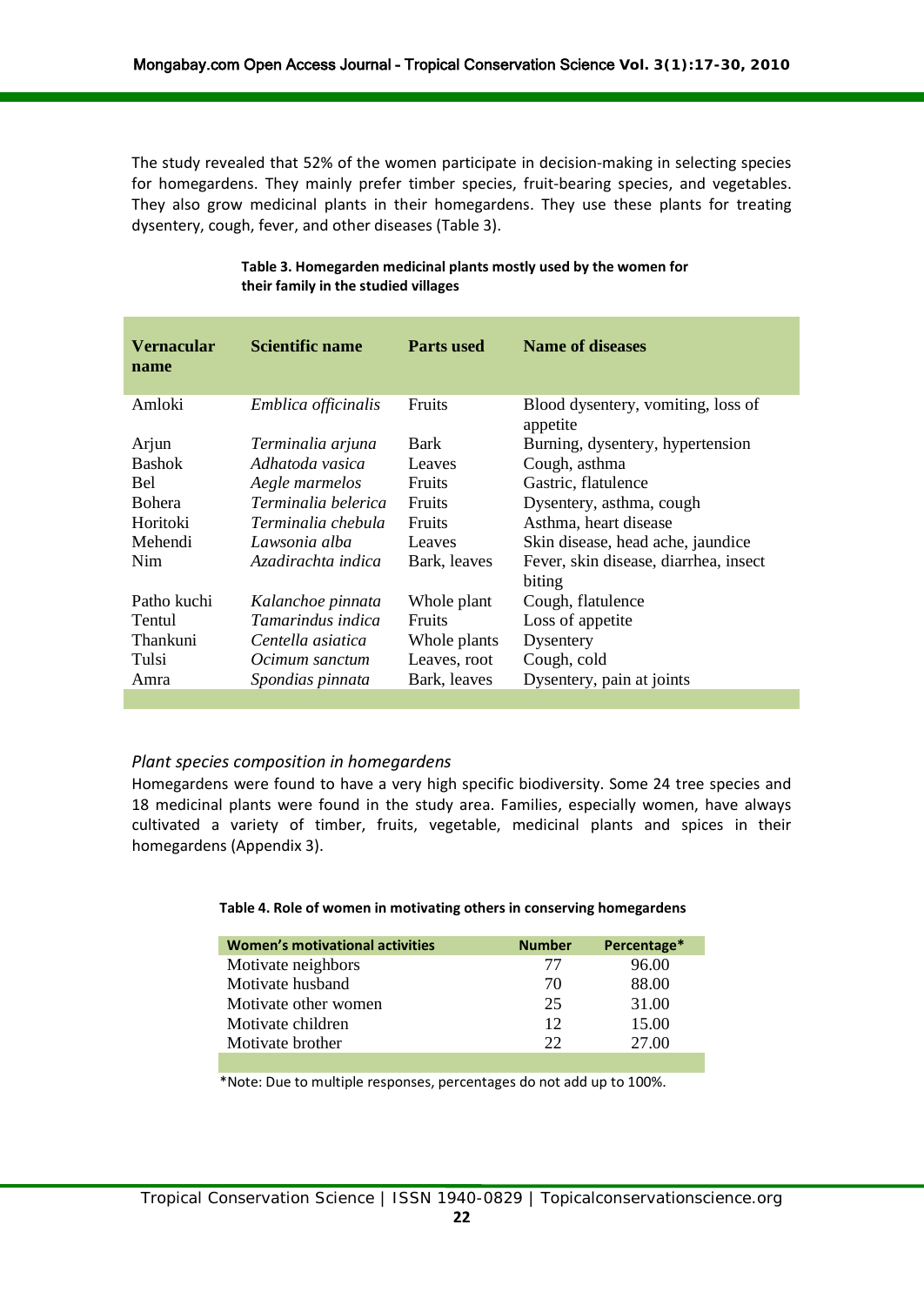#### *Role of women in forest conservation: proximity to homegarden area*

Most women encouraged both their neighbors and their husbands to conserve homegardens by planting diverse plant species and by taking proper care of the gardens (Table 4). About a third encouraged other women to conserve the homegardens. In addition, 22 women motivated their brothers to conserve homegardens.

Approximately 49% of the women believed that women play a larger role than men in homegarden conservation, while 38% believed that men played a larger role than women, and 13% believed that men and women play equal roles. We found that women were interested because they thought that homegardens could help them to earn and save money. However, many were also interested in preserving the environment (85%) and reducing biotic pressure on forests (97.5%) (Table 5).

Most of the women (94%) were interested in receiving training to know about species suitability, the appropriate mixture of crops, and information related to high-yielding varieties. Most (91%) also were interested in receiving financial support for small-scale homegardenbased industries, while 82% wanted extension education programs. Many women (85%) wanted awareness-raising programs through mass media to help in understanding the importance of homegardens. Moreover, women wanted different types of training and benefits like raising nursery (76%), silvicultural practice (19%), cultural practice (69%), and supply of quality planting materials (90%).

#### **Table 5. Reasons for interest in conservation of homegardens**

| <b>Reasons</b>                  | <b>Number</b> | Percentage* |
|---------------------------------|---------------|-------------|
| Source of food/food security    | 35            | 44.00       |
| Save money                      | 45            | 56.00       |
| Source of alternative income    | 15            | 19.00       |
| Ensure progress of their family | 25            | 31.00       |
| Soil stabilization              | 54            | 67.00       |
| Preserve environment            | 68            | 85.00       |
| Shade                           | 75            | 94.00       |
| Reduce pressure on forest       | 78            | 97.00       |

\*Note: Due to multiple responses, percentages do not add up to 100%.

# **Discussion**

Homegardens show actual and potential values in the provision of food, medicine, and other household necessities [15] as well as in the conservation of plant genetic diversity [16]. The perceived threat of genetic erosion to plant resources for food and agriculture can be reduced through homegardens, since they ensure conservation of useful plants [16]. This potential of homegardens can only be achieved when they are managed properly.

The cultivation and management of homegardens by women is a widespread phenomenon among settled groups the world over [12]. In developing countries, the role of women in the use/management of agricultural and forest resources is usually greater than that of men who are generally only directly involved in timber extraction and other hard work tasks. Women are usually responsible for a large part of food production. It is considered the women's job to provide the family with rudimentary and basic initial needs in terms of health care and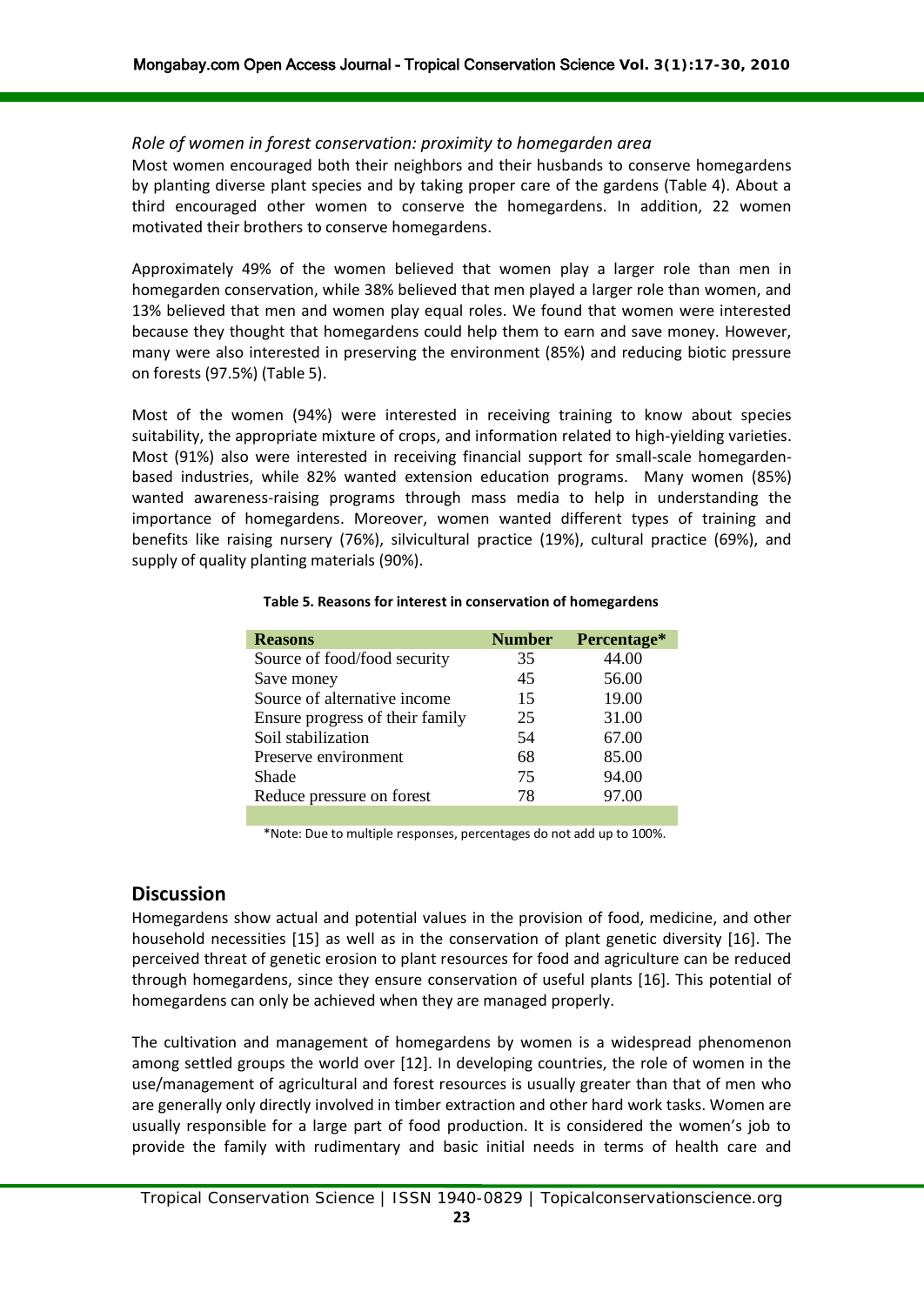education. In line with the above, we found that women also play a key role in the management of homegardens and processing of tree products for self-use as well as income generation to meet household needs. It can be said that women have a central role in homegarden management [17]. Recently, women in the poor households have been identified as the "victims" as well as "managers" of household food security [18] as women dominate homegarden production and adopt diverse and intense household resource-use strategies to cope with food deficit situations and other household necessities [19].

There is a clear sharing of tasks between woman and man for the management of homegardens [20]. The cultivation and management of homegardens by women is a widespread phenomenon among settled groups worldwide [21]. This clearly plays a significant role in forest conservation since all the wood and other non-timber tree products which are harvested in the homegardens do not need to be collected from forests. Cultivation and management practices where women play a significant role in homegardens are well documented, e.g., decision-making in case of species choice, utilization patterns of medicinal plants, seed selection, storage and pest control techniques, and behavioral patterns of fuel wood collection. This might help the inclusion of women in forest-management programs [22]. For example, medicinal plants are an importantly gendered knowledge held by women (such as health care and diffusion of knowledge), with a potential use in natural forests as well. [23]. Homegardens in Bangladesh confirm findings from other parts of the world that women play a significant role in natural resource management because of their diverse skills, their knowledge, and their experiences [24].

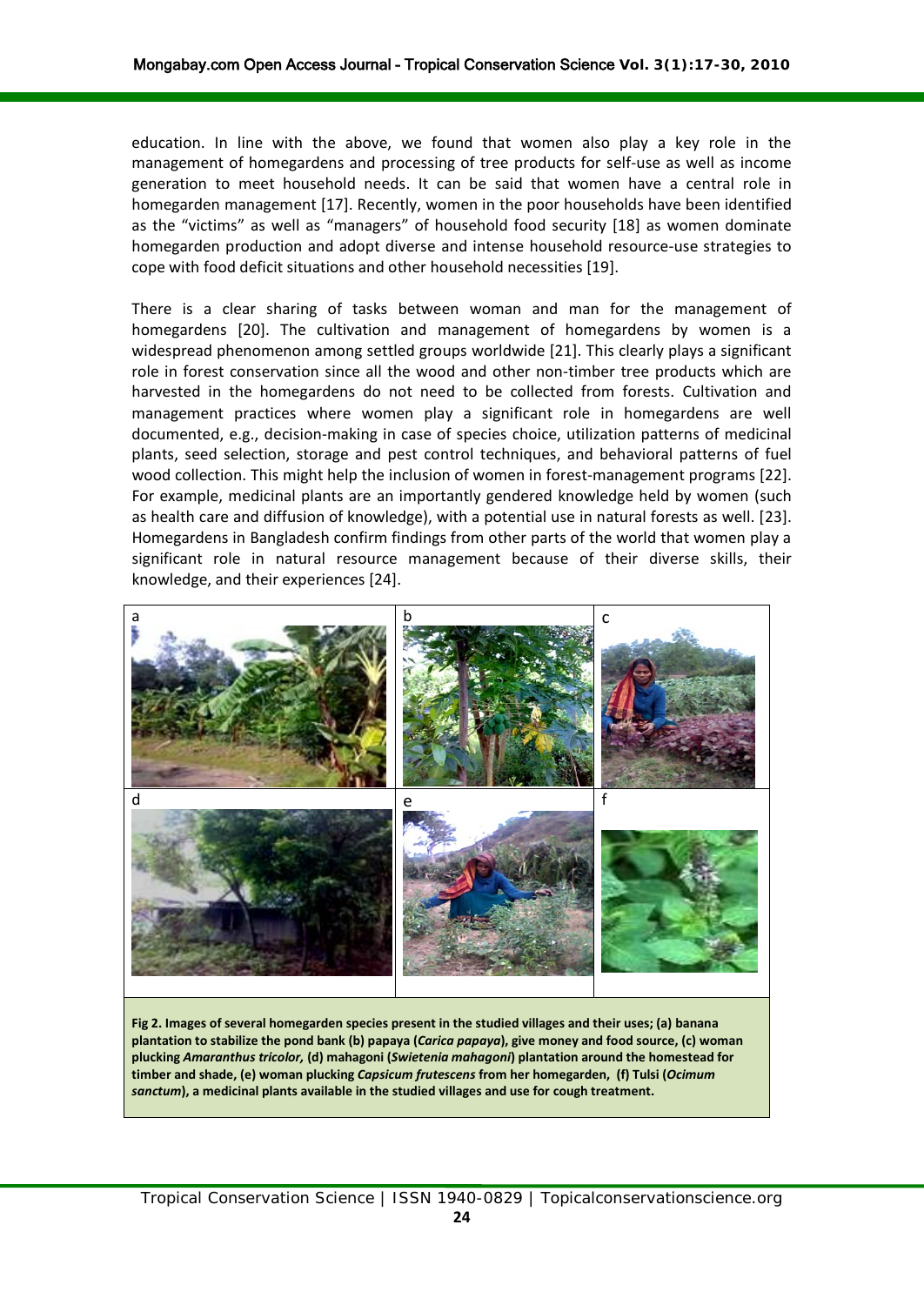## **Implications for conservation**

The role of women in traditional management practices has increasingly been appreciated globally as a strong incentive for biodiversity conservation. That role has good potential in enhancing conservation and sustainable use of natural resources, including homegardens, and therefore as a remedy for numerous forest conservation problems [12]. The possibility to adopt this approach in different conservation areas creates an opportunity which should be explored. In the study area, women have an intense interaction with homegardens, given their heavy involvement in collecting and producing food, fuel, timber, and medicinal remedies, and also given their interest and motivating character in forest conservation (Fig. 2). This study has portrayed the role of women in the use, conservation, and traditional management practices in the homegarden, which can be used as an entry point to build an economically viable and ecologically sustainable homegarden management system. Based on the present study, the following general recommendations are made:

1. The role of women in every sphere of conservation should be measured and necessary support should be provided to ensure sustainable homegarden conservation.

2. To maximize the potential of homegardens, agriculture and forestry professionals as well as extension workers should broaden their activities and work more closely with women.

3. The dissemination of technical information should target women, as they are the drivers of homegarden management. The supply of quality seedlings, effective institutional support, and efficient marketing facilities of homegarden products are all important, so that women can enhance homegarden production and get proper returns from production.

4. Clear governmental policies, national guidelines, strategies, and plans for the involvement of women in homegarden management should be formulated and implemented. This includes the promotion of women's literacy training, nutrition and health, and supporting women's participation in key decision-making positions, particularly as they pertain to access to resources. Facilitating a better access to all forms of credit, particularly in the informal sector, should also be implemented, as it has been shown that this supports individual initiative and entrepreneurship.

# **Acknowledgements**

We thank all the women for their co-operation during the survey. The authors also give special thanks to Mr. Jahid and Mr. Jamil for their help. We thank the editor, Alejandro Estrada, for his constructive criticism and two anonymous reviewers who helped immensely in shaping this paper.

# **References**

- [1] Kabir, M.E. and Webb, E. L. 2008. Can Homegardens Conserve Biodiversity in Bangladesh? *Biotropica* 40 (1): 95-103
- [2] Kumar, B. M. and Nair, P.K.R. 2006. *Tropical Homegardens: A Time-Tested Example of Sustainable Agroforestry*. Springer, Netherlands.
- [3] Raintree, S.B. 1991. Socio-economic attributes of tree planting practices. Community forestry notebook-9. FAO/ICRAF, Rome, Italy.
- [4] Roy, M.K. 2004. Designing a Co-management Model for Protected Areas in Bangladesh*. A paper presented at the International seminar on Protected Area Management*, *University of Montana*, *USA*.
- [5] Imam, M.H. 1991. Social forestry perspective and Bangladesh. *Asian Profile* 19(2): 185–192
- [6] Uddin, M.S., Rahman, M.J. and Mannan, M.A*.* 2001. Plant biodiversity in the homesteads of saline area of Southern Bangladesh. In: *Development of agroforestry research in*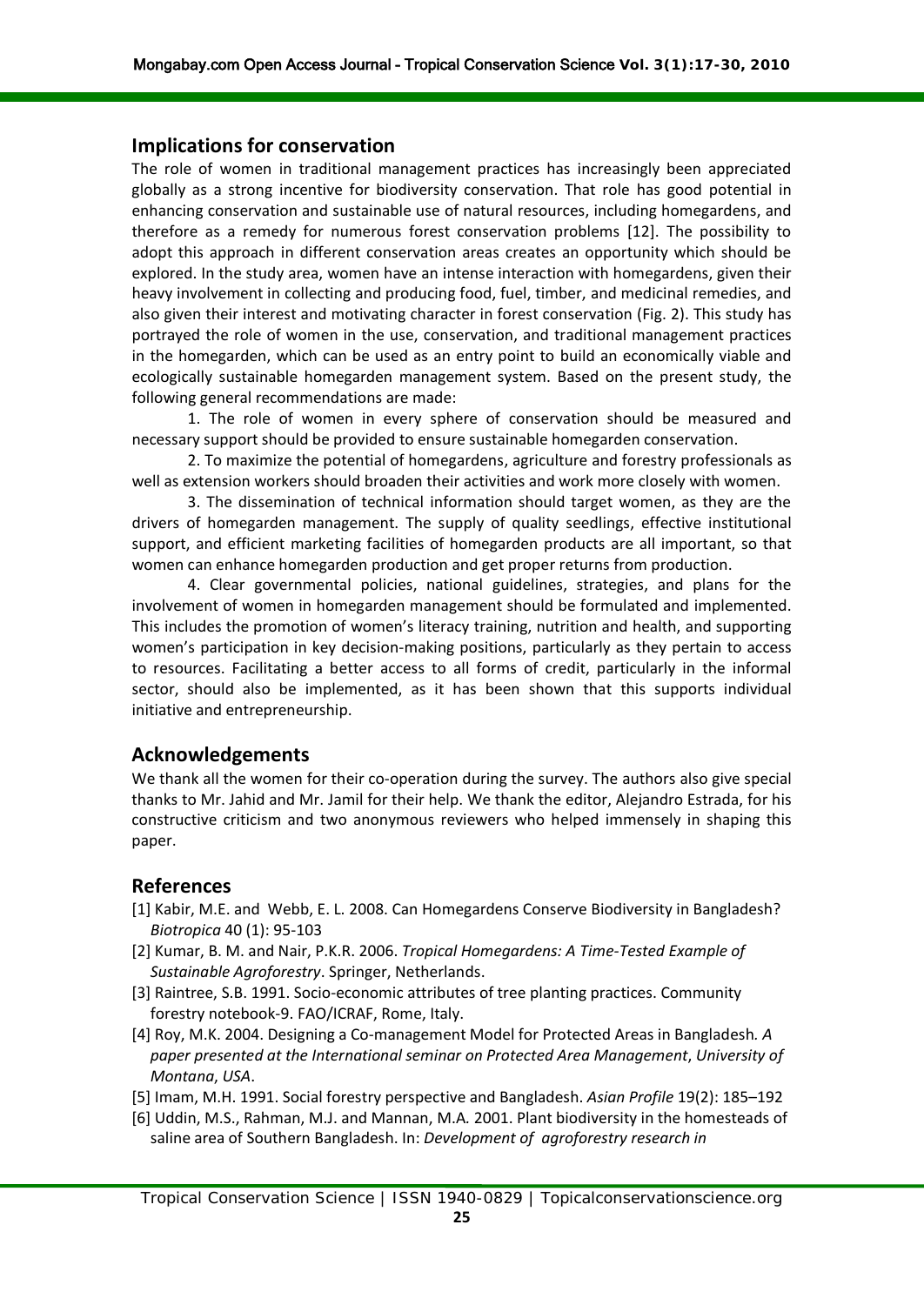*Bangladesh*. Haq, M.F., Hasan, M.K., Asaduzzaman, S.M. and Ali, M.Y. (Eds.), pp. 45–54. Proceedings of National Workshop on Agroforestry Research, Gazipur, Bangladesh.

- [7] GOB (Government of Bangladesh). 1998. *The Fifth Five Year Plan (1997-2002)*. Planning Commission, Ministry of Planning, Dhaka.
- [8] Bunderson, T.W., Wakeel, A.E.L., Saad, Z.A. and Hashim, I. 1990. Agroforestry practices and potentials in western Sudan. In: *Planning for agroforestry*. Budd, W, W., Ducchart, I., Hardsesty, L. H. and Steiner, F. (Eds.), pp. 227–246. Elsevier, Oxford.
- [9] GOB (Government of Bangladesh). 1993. *Forestry master plan (environment and land use)*. Ministry of Environment and Forests, Peoples Republic of Bangladesh, Dhaka, Bangladesh.
- [10] GOB (Government of Bangladesh). 1995. Forest Policy of 1994*.* Bangladesh Gazette, 6 July 1995, Dhaka, Bangladesh.
- [11] GOB (Government of Bangladesh). 2006. *A synthesis of agricultural policies in Bangladesh*. Ministry of Agriculture, Dhaka, Government of Bangladesh.
- [12] Borg, B.V.D. 1989. Women's role in forest resource management. Project working paper No. 1. Regional wood energy development program in Asia, FAO, Thailand.
- [13] BBS (Bangladesh Bureau of Statistics). 1997. Statistical Yearbook of Bangladesh. Ministry of Planning, Government of the Peoples' Republic of Bangladesh, Dhaka, Bangladesh
- [14] Wikipedia. 2008. Declaration of Helsinki. [http://en.wikipedia.org/wiki/Declaration\\_of\\_Helsinki#Principles.](http://en.wikipedia.org/wiki/Declaration_of_Helsinki#Principles) Accessed on 10 February, 2010.
- [15] Torquebiau, E. 1992. Are tropical agroforestry home gardens sustainable? *Agricultural Ecosystems and Environment* 41: 189-207.
- [16] Godbole, A. 1998. Home Gardens: Traditional Systems for Maintenance of Biodiversity. In: *Natural Resource Management-Traditional Home gardens.* Rastogi, A. Godbole, A. and Pei, S. (Eds.), pp. 9–12. Applied Ethnobotany, International Centre for Integrated Mountain Development, Kathmandu, Nepal.
- [17] Yos, S. 1998. *Ecological Crisis*. Cob Fai Publication, Bangkok.
- [18] EIU. 1997. Bangladesh: Country Profile. The Economist Intelligence Unit, London.
- [19] UNDP. 1997. *Human Development Report.* Oxford University Press, New York.
- [20] Stoler, A. 1978. Garden use and household economy in rural Java. *Bulletin of Indonesian Economic Studies* 14(2): 85-101
- [21] Ninez, A. 1985. Introduction: household gardens and small–scale food production. *Food and nutrition Bulletin* 7: 1-5
- [22] Begossi, A., Hanazaki, N. and Peroni, N. 2000. Knowledge and use of biodiversity in Brazilian hot spots. *Environment, Development and Sustainability* 2: 177-193
- [23] Begossi, A., Leitão-Filho, H.F. and Richerson, P.J. 1993. Plant uses at Búzios Island (SE Brazil). *Journal of Ethnobiology* 13: 233-256
- [24] Brown, V. and Switzer, M. 1992. Victims, vicars and visionaries: A critique of women's roles in ecologically sustainable development. In: *Ecopolitics.* Harding, R. (Ed.), pp. 531-39. Proceedings of the Ecopolitics Conference held at the 20<sup>th</sup> meeting of Centre for Liberal and General Studies; 1992 June 5-7; University of New South Wales, Australia.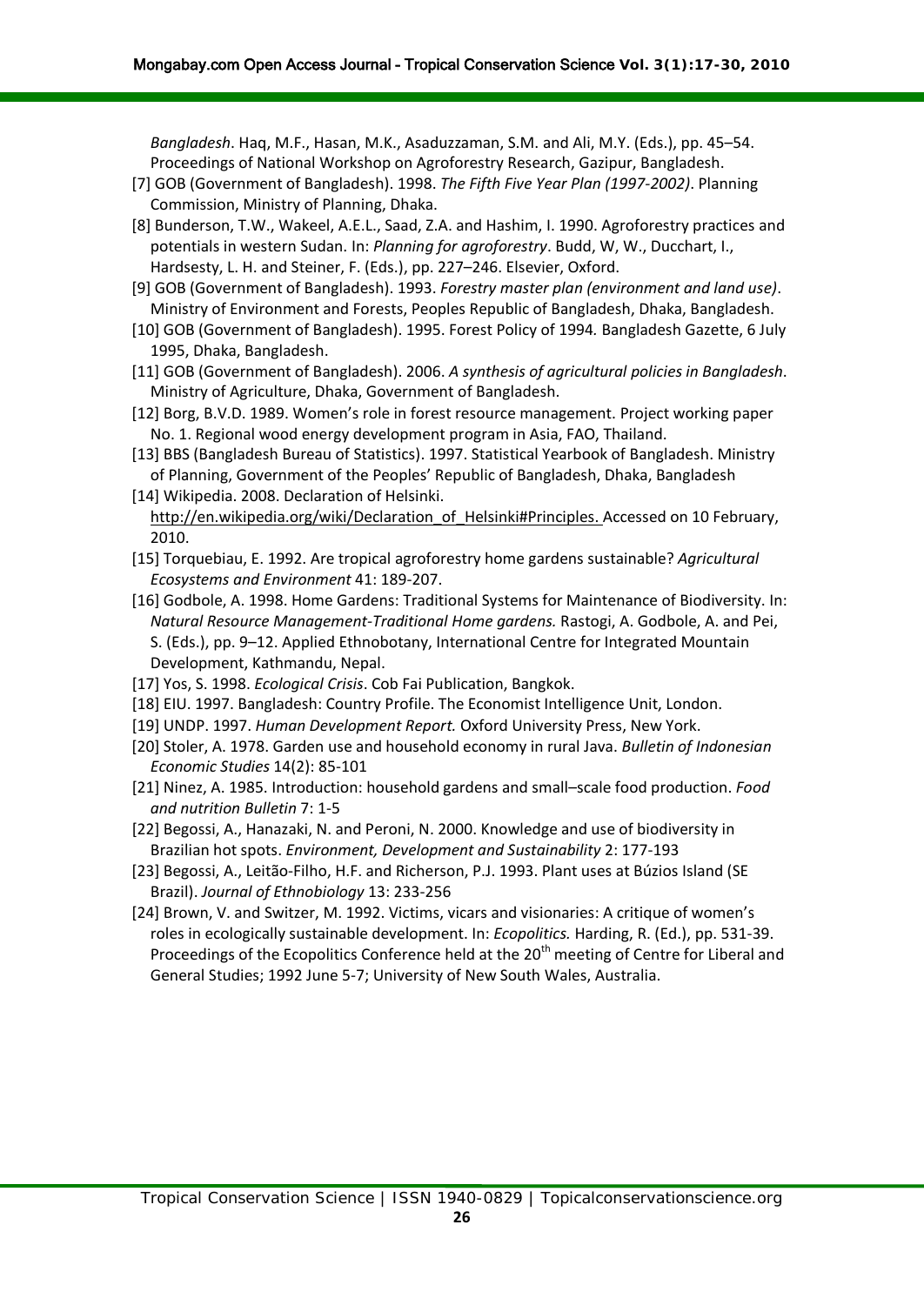| <b>Activity</b>       | <b>Men</b> | <b>Women</b> | <b>Children</b> |
|-----------------------|------------|--------------|-----------------|
| <b>Pre harvest</b>    |            |              |                 |
| Plot selection        | $\ddot{}$  | $\ddot{}$    |                 |
| Clearance             | $+$        | $+$          | $+$             |
| Burning of the dried  |            | $\ddot{}$    |                 |
| waste                 |            |              |                 |
| Fencing               | $+$        | $\ddot{}$    |                 |
| Digging well          | $+$        | $\ddot{}$    |                 |
| Land preparation      |            | $+$          |                 |
| Planting              | $+$        | $\ddot{}$    |                 |
| Species/Crop decision | $+$        | $\ddot{}$    |                 |
| Fertilizing           | $\ddot{}$  | $\ddot{}$    |                 |
| Nursery preparation   |            | $\ddot{}$    |                 |
| Watering the plants   | $+$        | $\ddot{}$    | $\ddot{}$       |
| Mulching with leaves  |            | $\ddot{}$    |                 |
| Weed removal and      |            | $\ddot{}$    |                 |
| pest control          |            |              |                 |
| Pruning               |            | $\ddot{}$    |                 |
| Harvesting            | $+$        | $\ddot{}$    | $\ddot{}$       |
| <b>Post harvest</b>   |            |              |                 |
| Sorting for seed      |            | $\ddot{}$    |                 |
| Sale                  | $+$        |              |                 |
| Seed storage          |            | $\ddot{}$    |                 |

# **Appendix 1: Gender Role in homegarden activities**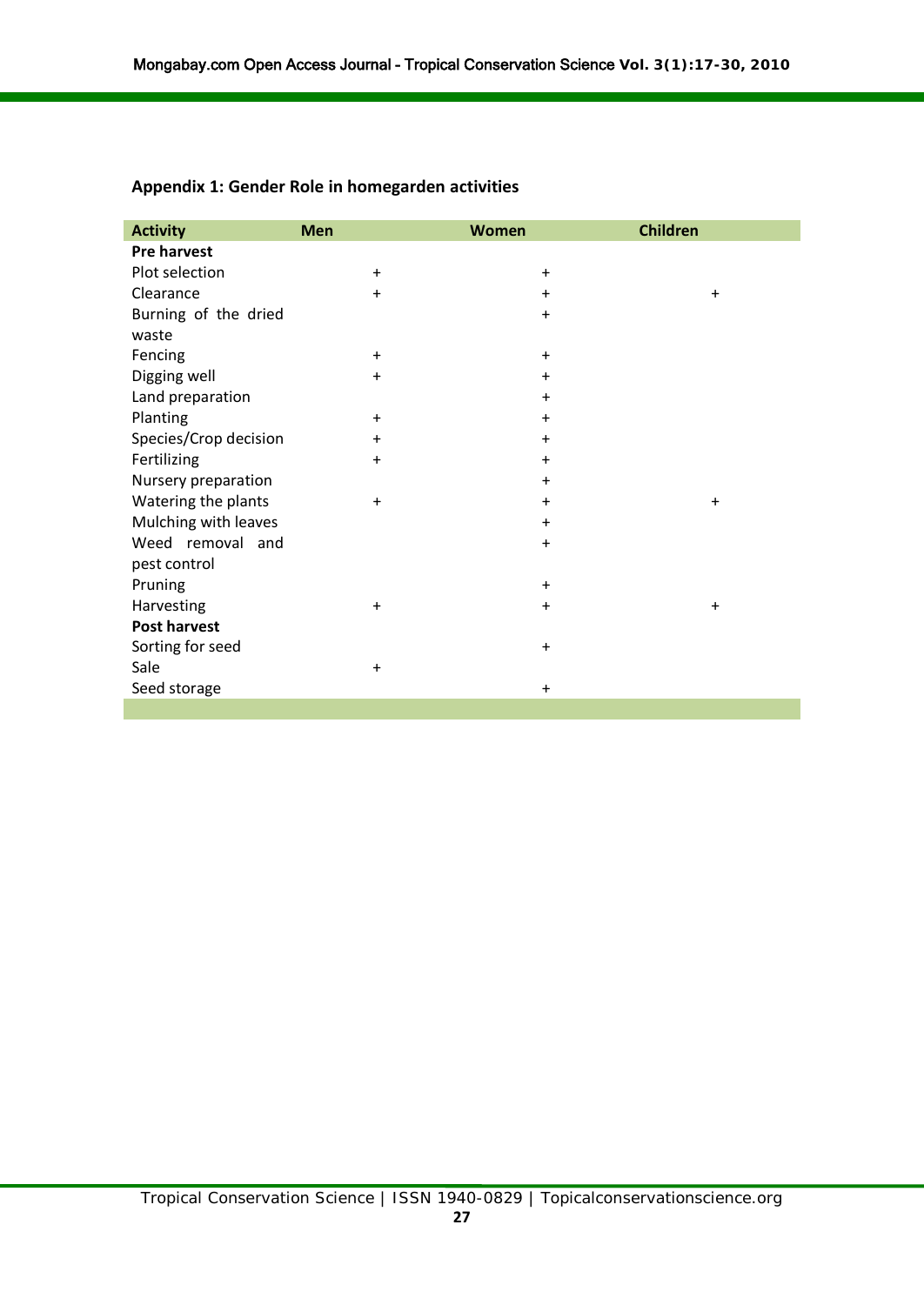**Appendix 2.** Womens' Indigenous knowledge about seed selection, storage and pest control techniques for selected crops

| <b>Species/Crop</b>                      | <b>Seed selection</b>                                                    | <b>Seed Storage</b>                                                                       | <b>Pest control</b>               |
|------------------------------------------|--------------------------------------------------------------------------|-------------------------------------------------------------------------------------------|-----------------------------------|
| Pumpkin (Cucurbita<br>maxima)            | Select a good size fruit                                                 | Hang fruit under high ceiling in shade                                                    |                                   |
| Eggplant (Solanum<br>melongena)          | Choose a healthy plant and<br>good colored fruit                         | Allow fruit to ripen, remove and dry seeds,<br>store seeds in glass bottle for few months |                                   |
| Papaya (Carica<br>papaya)                | Select a large size fruit                                                | Extract seeds and plant immediately since<br>seeds lose fertility rapidly                 |                                   |
| Chili<br>(Carica frutescens)             | Keep aside best fruit                                                    | Remove and dry seeds, store seeds in glass<br>bottle for few months                       |                                   |
| Bean (Dolichos lablab)                   | Select a good and healthy<br>fruit                                       | Allow fruit to dry and remove seed, store seed<br>in bottle for few months                |                                   |
| Amra (Spondias<br>pinnata)               | Keep aside best fruit                                                    | Remove and dry seeds, store seeds in glass<br>bottle                                      | Spread ashes                      |
| Amloki (Emblica<br>officinalis)          | Keep aside best fruit                                                    | Allow fruit to ripen, remove and dry seeds,<br>store seeds in glass bottle for few months | (the residue that<br>remains when |
| Payara (Psidium<br>quajava)              | Select a large sized and well<br>ripened fruit                           | Allow fruit to ripen, remove and dry seeds,<br>store seeds in glass bottle for few months | something is<br>burned) over the  |
| Mahagoni<br>(Swietenia mahagoni)         | Select a large size fruit                                                | Extract seeds and plant immediately since<br>seeds lose fertility rapidly                 | plants                            |
| Narikel (Cocos<br>nucifera)              | Choose a healthy plant and<br>a good size fruit which is<br>disease-free | Keep the fruit in cool conditions                                                         |                                   |
| Akashmoni<br>(Acacia auriculiformis)     | Keep aside best fruits                                                   | Extract seeds and store them in a bottle                                                  |                                   |
| Rain tree<br>(Samanea saman)             | Select good size fruits                                                  | Extract seeds and store them in a bottle                                                  |                                   |
| Sil koroi (Albizzia<br>procera)          | Keep aside best fruits                                                   | Extract seeds and store them in a bottle                                                  |                                   |
| Kanthal<br>(Artocarpus<br>heterophyllus) | Keep aside best fruits                                                   | Extract seeds and plant immediately since<br>seeds lose fertility rapidly                 |                                   |
| Am<br>(Mangifera indica)                 | Keep aside best fruit                                                    | Extract seeds and plant immediately since<br>they lose fertility rapidly                  |                                   |
|                                          |                                                                          |                                                                                           |                                   |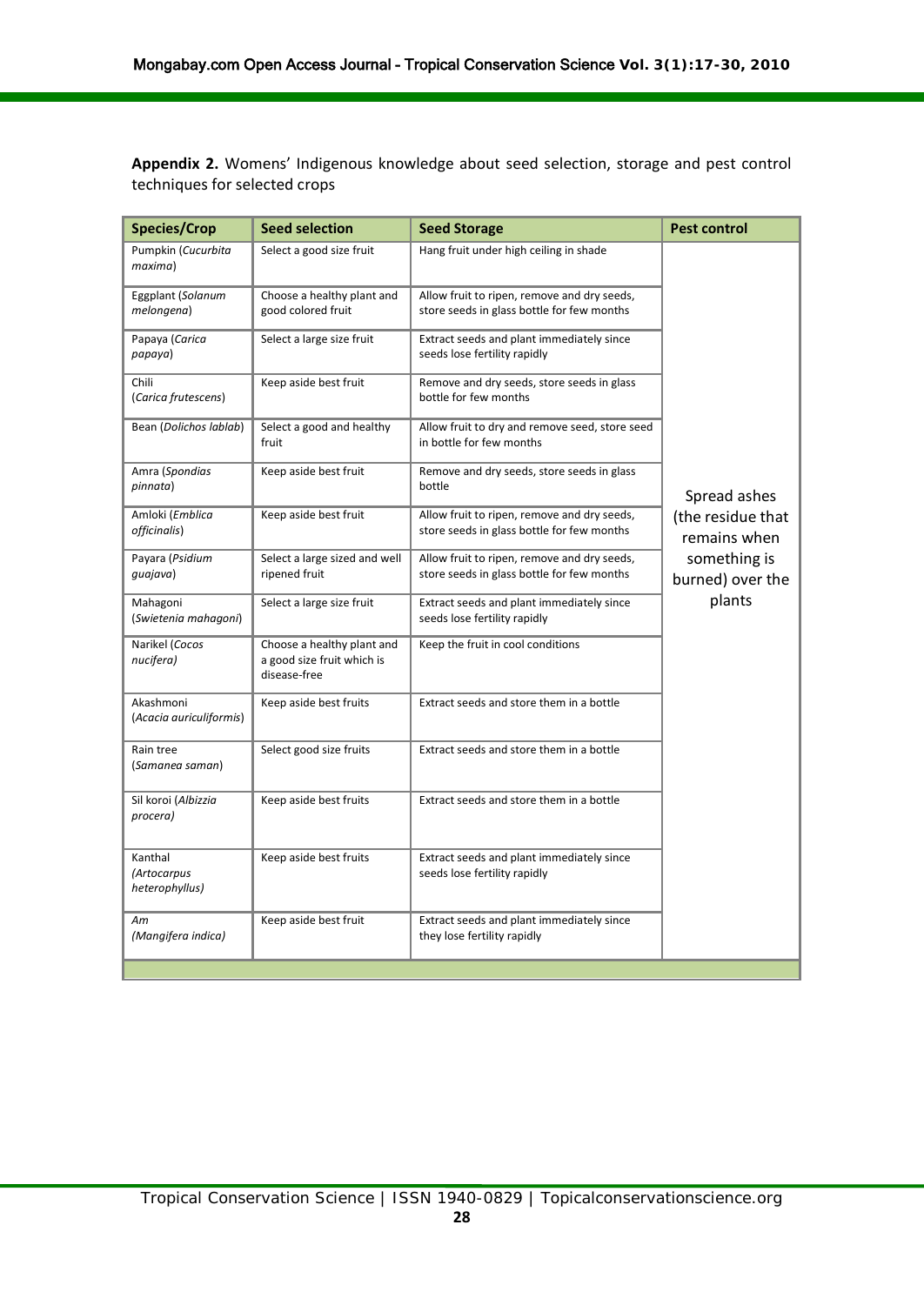| <b>Common Name</b> | <b>Botanical Name</b>             | <b>Abundance</b> | Performance | <b>Usage</b>          |
|--------------------|-----------------------------------|------------------|-------------|-----------------------|
| Aada               | Zingiber officinale               | $\mathsf C$      | $^{+++}$    | SP, Me                |
| Akand              | Calotropis procera                | FC               | $^{++}$     | Me                    |
| Akashmoni          | Acacia auriculiformis             | C                | $^{+++}$    | GT, GFu, MPT          |
| Am                 | Mangifera indica                  | $\mathsf C$      | $^{+++}$    | F, CT, Fo, Me, MPT    |
| Amloki             | Emblica officinalis               | $\mathsf C$      | $^{+++}$    | F, Me, MPT            |
| Anarash            | Annas comosus                     | $\mathsf{R}$     | $\ddot{}$   | F, Me                 |
| Arjun              | Terminalia arjuna                 | ${\sf FC}$       | $^{+++}$    | MT, Me, MPT           |
| Baijja             | Bambusa vulgaris                  | $\mathsf C$      | $^{+++}$    | Thatching, house post |
| Banana             | Musa acuminata                    | $\mathsf C$      | $^{+++}$    | $\mathsf F$           |
| Bean               | Dolichos lablab                   | $\mathsf C$      | $^{+++}$    | $\vee$                |
| Bel                | Aegle marmelos                    | $\mathsf C$      | $^{+++}$    | F, Me, MPT            |
| Bohera             | Terminalia belerica               | FC               | $^{+++}$    | Me                    |
| Boroi              | Zizyphus mauritiana               | $\mathsf C$      | $^{+++}$    | F, MPT,               |
| Bottle gourd       | Lagenaria siceraria               | ${\sf FC}$       | $^{++}$     | $\vee$                |
| Cabbage            | Brassica oleracea<br>var.botrytis | FC               | $^{+++}$    | $\vee$                |
| Chalta             | Dillenia indica                   | ${\sf FC}$       | $^{++}$     | F, CT, MPT            |
| Champa             | Michelia champaca                 | $\mathsf C$      | $^{+++}$    | GT, Fr, MPT           |
| Chapalish          | Artocarpus chaplasha              | FC               | $^{++}$     | GT, Fr, MPT           |
| Dhania             | Coriander sativum                 | $\mathsf C$      | $^{+++}$    | SP                    |
| Dhatura            | Datura metal                      | ${\sf FC}$       | $^{++}$     | Me                    |
| Eggplant           | Solanum melongena                 | $\mathsf C$      | $^{+++}$    | $\vee$                |
| Ful kopi           | Brassica oleracea<br>var.capitata | FC               | $^{+++}$    | v                     |
| Gamar              | Gmelina arborea                   | ${\sf FC}$       | $^{++}$     | GT, Fr, MPT           |
| Garjan             | Dipterocarpus turbinatus          | $\mathsf C$      | $^{+++}$    | GT, Fr, MPT           |
| Halud              | Curcuma longa                     | ${\sf FC}$       | $^{++}$     | SP, MPT               |
| Indian spinach     | Basella alba                      | ${\sf FC}$       | $^{+++}$    | $\vee$                |
| Jalpai             | Elaeocarpus robustus              | ${\sf FC}$       | $^{++}$     | F, Me, MPT            |
| Jam                | Syzygium sp.                      | $\mathsf C$      | $^{+++}$    | F, GT, Me, MPT        |
| Jambura            | Citrus grande                     | $\mathsf C$      | $^{++}$     | F, MPT                |
| Jarul              | Lagerstroemia speciosa            | ${\sf FC}$       | $^{+++}$    | GT                    |

## **Appendix 3**. Homestead species preferred by women in the study area